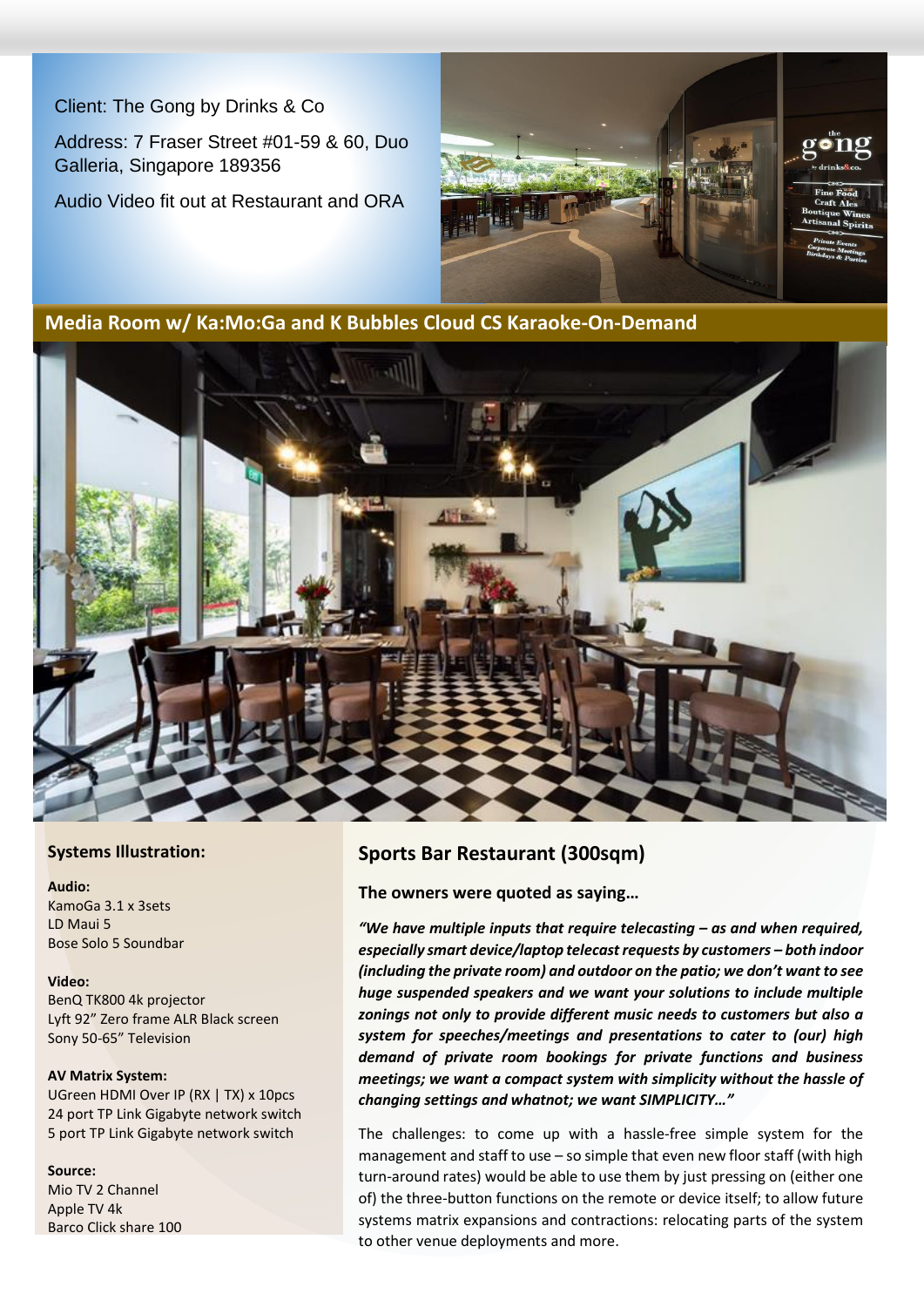### **The** *Now-You-See-It-Now-You-Don't* **Speakers**

Can you spot the speakers? These are tiny, yet powerful rich-in highs and mids satellite speakers mounted on the false ceiling area.

To complete the speaker system set up, comes a ceiling mounted bass module with a cross-over feature that overlaps at 300-500Hz generating deep and powerful bass.

There are three main zones in the enclosed area to allow three different channels to be broadcast







### **Vocal | Speech | Singing**

The solution to integrate vocal/speech/sing, music, movies and gaming capabilities is found in the compact Kamoga AV Receiver (which comes with satellite speakers and a sub-woofer) with inbuilt DSP and programmable EQ/FX settings.

There are six programmable buttons, one of which is the Karaoke button with easy programmable echo and reverb settings for the microphones;

Movie: programmable frequency settings to allow increase/decrease in the mid-range frequencies to enable louder volume/vocals to the centre speaker – volume level of individual input/output mode can be pre-set to users' preferences; another prominent function that would automatically set the the wireless microphones to meeting/conference/stage mode is the Speech button – overriding all previous vocal FX to speech mode – without having to manually change the EQ/FX settings. Throughout, the Kamoga System delivers pure simplicity and consistency.

### **Matrix AV System**

3 zones; 3 amplifiers, each feeding inputs via the HDMI-over-IP Module.

channels to the respective inputs such as Ch 01 for Mio TV and Ch 02 for Barco – on the receiving end, we will only need to input the channel to receive the requested source.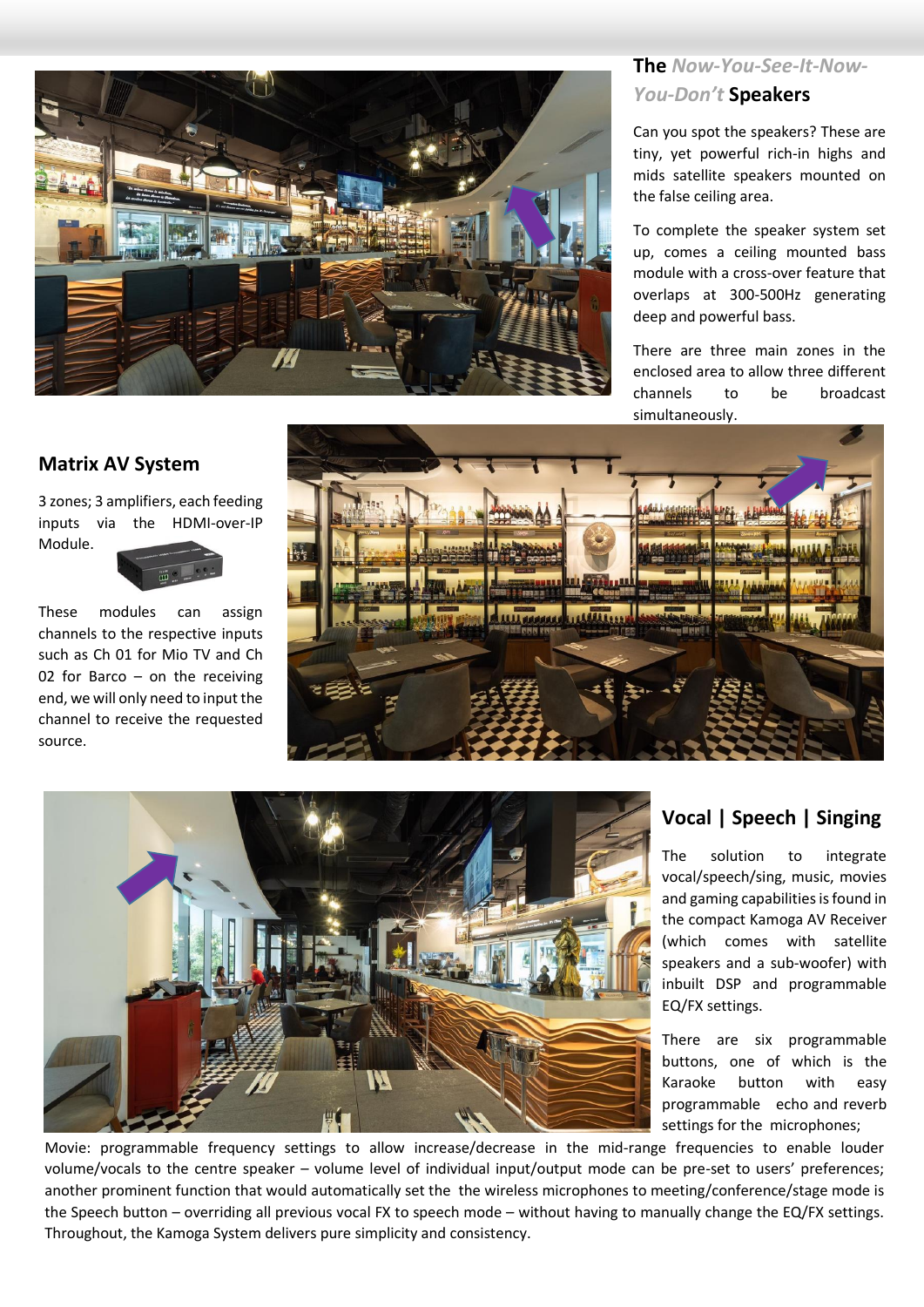

# **7 x Starlet Satellite**

**Big Sound, Tiny Speaker** 2 x 2.5" Driver tweeter Sensitive @ 88dB Frequency response @ 300Hz – 20KHz High Graded Polymer ABS Plastic, Aluminium Grill Matte Black Finish 61 x 83 x 123mm | 0.5kg \*\* Wall-mount Bracket | Floor Stand

# **1 x Bass Module**

### **Bring Back That Bassy Feeling**

100W Max Power 1 x 10" Driver Sensitive @ 84dB Frequency response @ 37Hz – 500Hz Side Ported Passive Woofer Matte Black Finish 266 x 290 x 312mm | 12kg \*\* Wall-mount Bracket | Floor Mount





#### **Simplicity At Its Best**

7 x Input Mode 6 x Programmable Sound Experience Setting Volume Control; Mic Volume Sub-Woofer Volume Control Centre Speaker Volume Control Echo Effects Volume Control 138 x 45 x 16 mm 2 x AA Battery



## **Wireless Microphones**

### **The Right Way To Vocalize**

LCD Display; Battery Indicator/ Frequency Indicator Frequency: 740-790Mhz UHF Dynamic Range: 100dB THD (Total Harmonic Distortion) : <5% (1kHz, 1 W) Working Range: 50m (Without obstacles) Battery Life: 8 Hrs Battery: 2 x 1.5AA Frequency Learning VIA RF